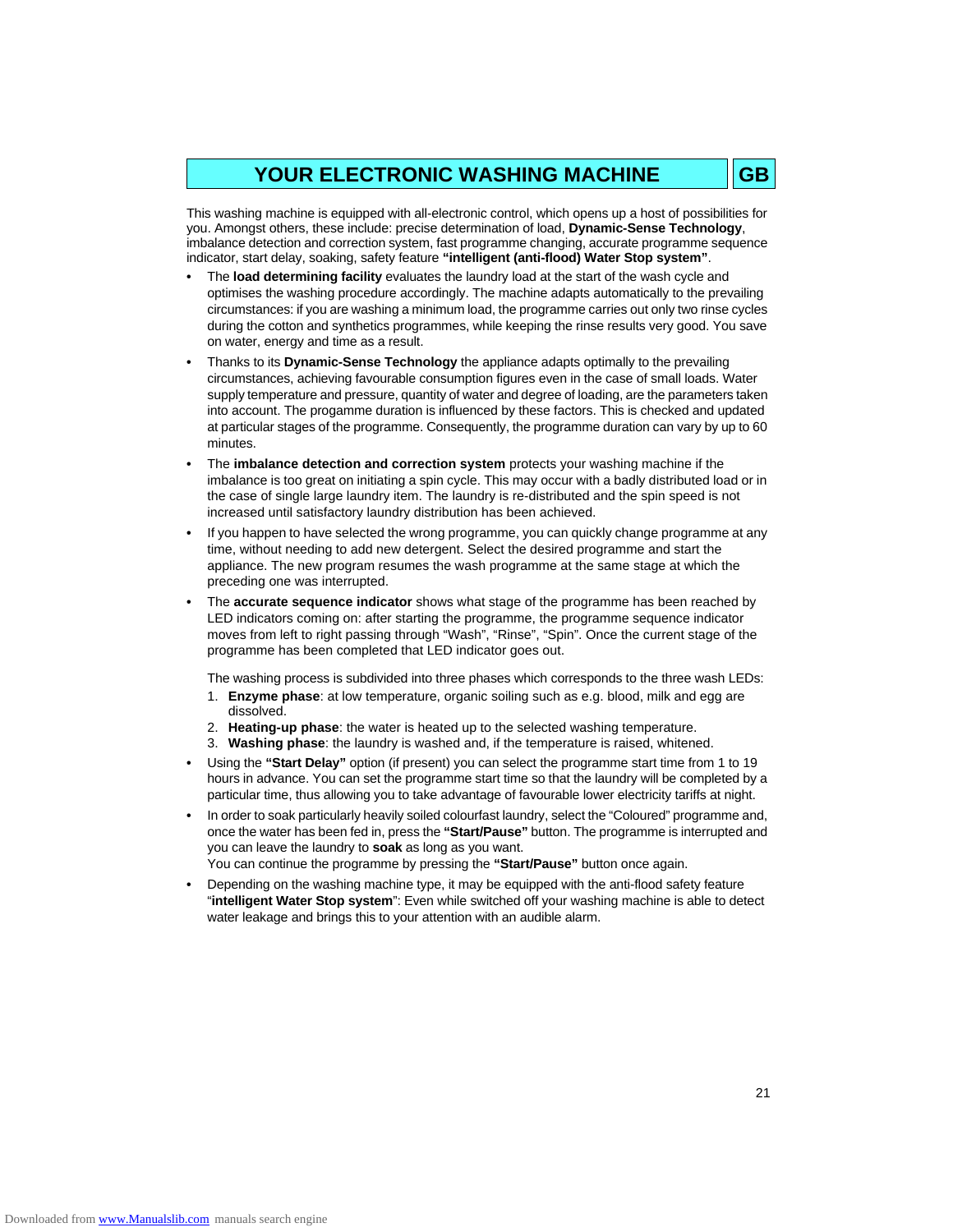# **LAUNDRY CARE LABELS**

| <b>WASH</b>                                                              |                                 | <b>IRON</b> |                     |  |
|--------------------------------------------------------------------------|---------------------------------|-------------|---------------------|--|
| 05                                                                       | <b>Resistant cotton</b>         |             | Hot iron            |  |
| 60                                                                       | Synthetics                      |             | Use medium hot iron |  |
| $\widetilde{40}$                                                         | Delicates                       | ٠           | Do not use hot iron |  |
| The figures correspond to the maximum permitted<br>washing temperatures. |                                 |             | Do not iron         |  |
|                                                                          | Hand-washed items               |             |                     |  |
|                                                                          | Do not wash                     |             |                     |  |
| $\sqrt{a}$                                                               | Chlorine bleaching possible     |             |                     |  |
|                                                                          | Chlorine bleaching not possible |             |                     |  |
| $(\mathsf{P})$<br>$\left(\overline{F}\right)$ Dry cleanable              |                                 |             |                     |  |
|                                                                          | Not dry cleanable               |             |                     |  |
| <b>DRY</b>                                                               |                                 |             |                     |  |
|                                                                          | Dry at normal temperature       |             |                     |  |
|                                                                          | Dry at a lower temperature      |             |                     |  |
|                                                                          | Do not dry in tumble dryer      |             |                     |  |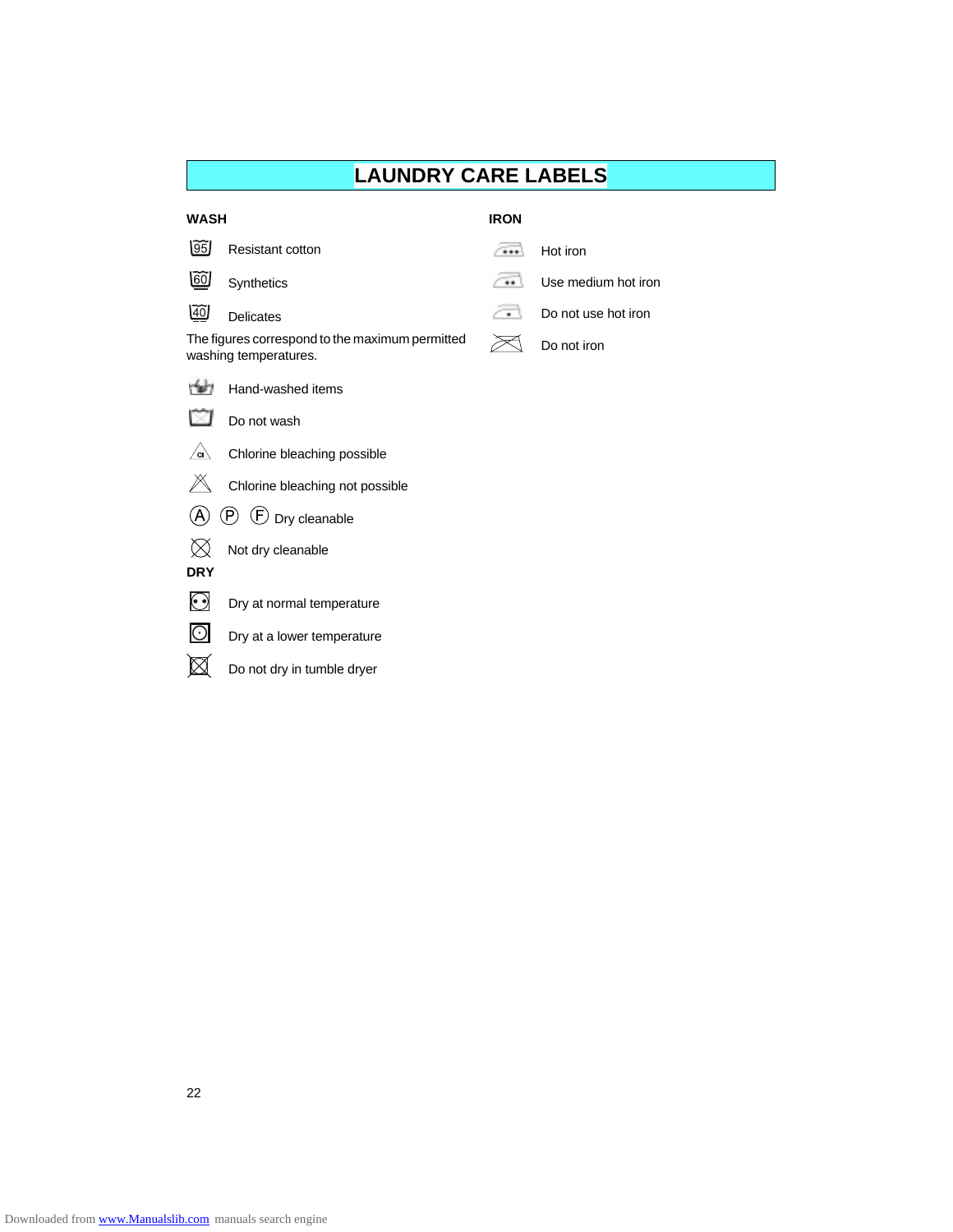# **QUICK REFERENCE GUIDE GB**



**BEFORE USING THE APPLIANCE FOR THE FIRST TIME:**

- **FOLLOW THE "INSTALLATION INSTRUCTIONS**".
- **REMOVE THE TRANSIT BOLTS BEFORE USING THE APPLIANCE.**
- **First wash cycle without laundry:**
- **1.** Turn on the tap.
- **2.** Close the appliance door.
- **3.** Pour a small amount of detergent (about 30 ml) into the detergent dispenser  $\Box$ .
- **4.** Select a short program (see programme chart).
- **5.** The **"Power On"** indication shows that the machine is switched on.
- **6.** The pilot lamp of the **"Start/Pause"** button flashes. Press the **"Start/Pause"** button.

This initial cycle serves to eliminate any water remaining after your appliance was tested at the factory.

### **NORMAL DAILY USE:**

- **1.** Turn on the tap.
- **2.** Sort the wash according to fabric type and colour and load the appliance.
- **3.** Close the door.
- **4.** Put in detergent and any additives required into the dispenser.
- **5.** Select the programme, the temperature and any special options required.
- **6.** The pilot lamp of the **"Start/Pause"** button flashes. Press the **"Start/Pause"** button.

### **IMPORTANT:**

**During the first 15 minutes of the "Cotton", "Coloured cotton" and "Synthetics" programmes the door can be opened for adding laundry ("Door Free" indicator). This is not possible if "Rapid" is selected.**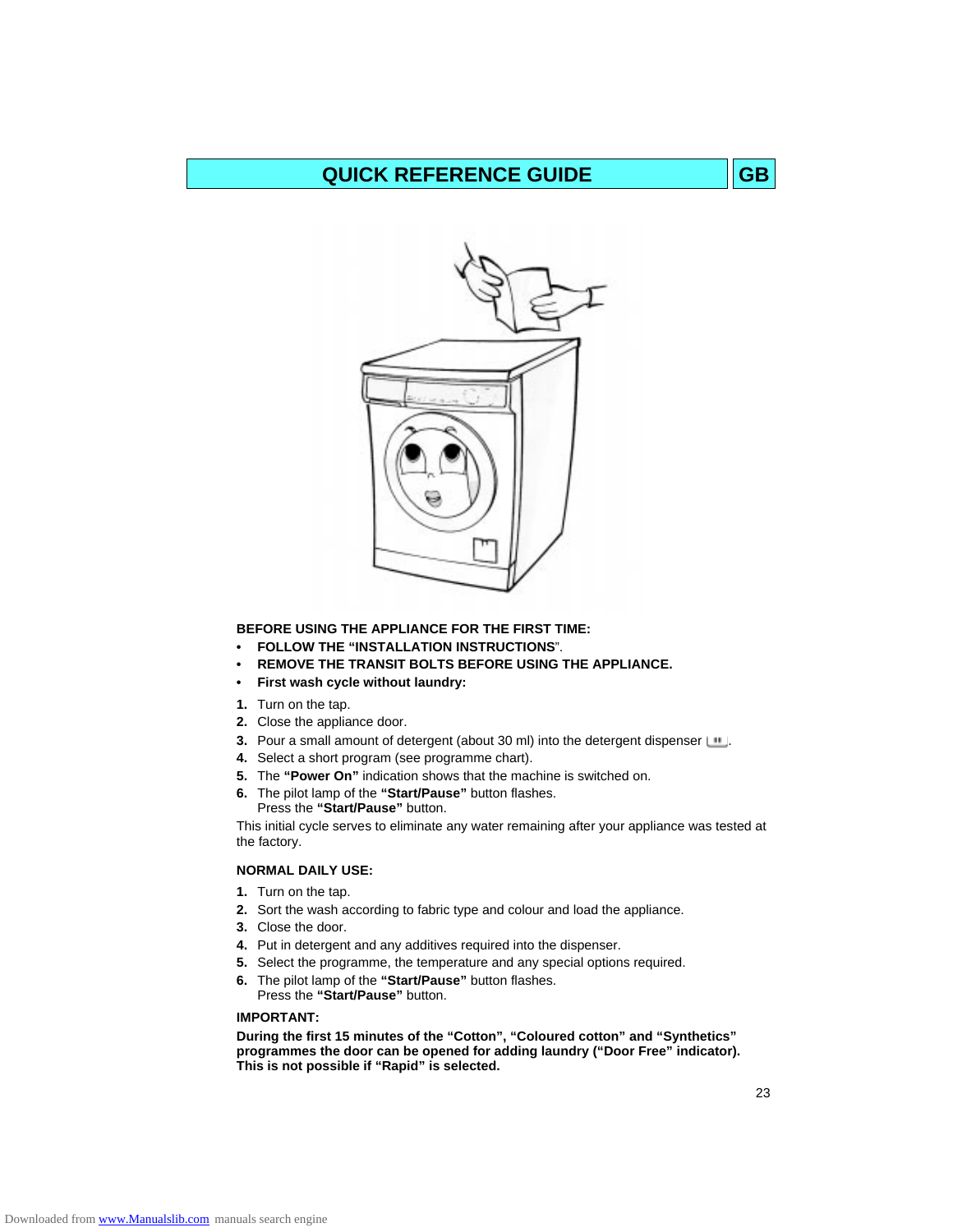| <b>GB</b> | <b>CONTENTS</b>                                               |                |
|-----------|---------------------------------------------------------------|----------------|
|           | <b>YOUR ELECTRONIC WASHING MACHINE</b>                        | PAGE 21        |
|           | <b>LAUNDRY CARE LABELS</b>                                    | PAGE 22        |
|           | <b>APPLIANCE AND ACCESSORIES</b>                              | PAGE 25        |
|           | <b>CHILD SAFETY</b>                                           | PAGE 25        |
|           | <b>PROTECTING THE ENVIRONMENT</b>                             | PAGE 26        |
|           | <b>SAFETY INSTRUCTIONS</b>                                    | PAGE 26        |
|           | <b>TRANSPORT / HANDLING</b>                                   | PAGE 26        |
|           | <b>PREPARING THE WASH</b>                                     | PAGE 27        |
|           | <b>DETERGENT AND ADDITIVES</b>                                | PAGE 28        |
|           | <b>DYEING AND BLEACHING</b>                                   | PAGE 29        |
|           | <b>PROGRAMME SELECTION / PROGRAMME START PAGE 29</b>          |                |
|           | <b>START DELAY</b>                                            | PAGE 29        |
|           | <b>DOOR LOCK / PROGRAMME END</b>                              | PAGE 30        |
|           | <b>CHANGING / INTERRUPTING /</b><br><b>CLEARING PROGRAMME</b> | PAGE 30        |
|           | <b>REMOVING THE FILTER / DRAINING RESIDUAL WATER</b>          | <b>PAGE 30</b> |
|           | <b>CARE AND MAINTENANCE</b>                                   | PAGE 32        |
|           | <b>TROUBLESHOOTING GUIDE</b>                                  | PAGE 33        |
|           | <b>AFTER-SALES SERVICE</b>                                    | PAGE 35        |
|           | <b>INSTALLATION INSTRUCTIONS</b>                              | PAGE 35        |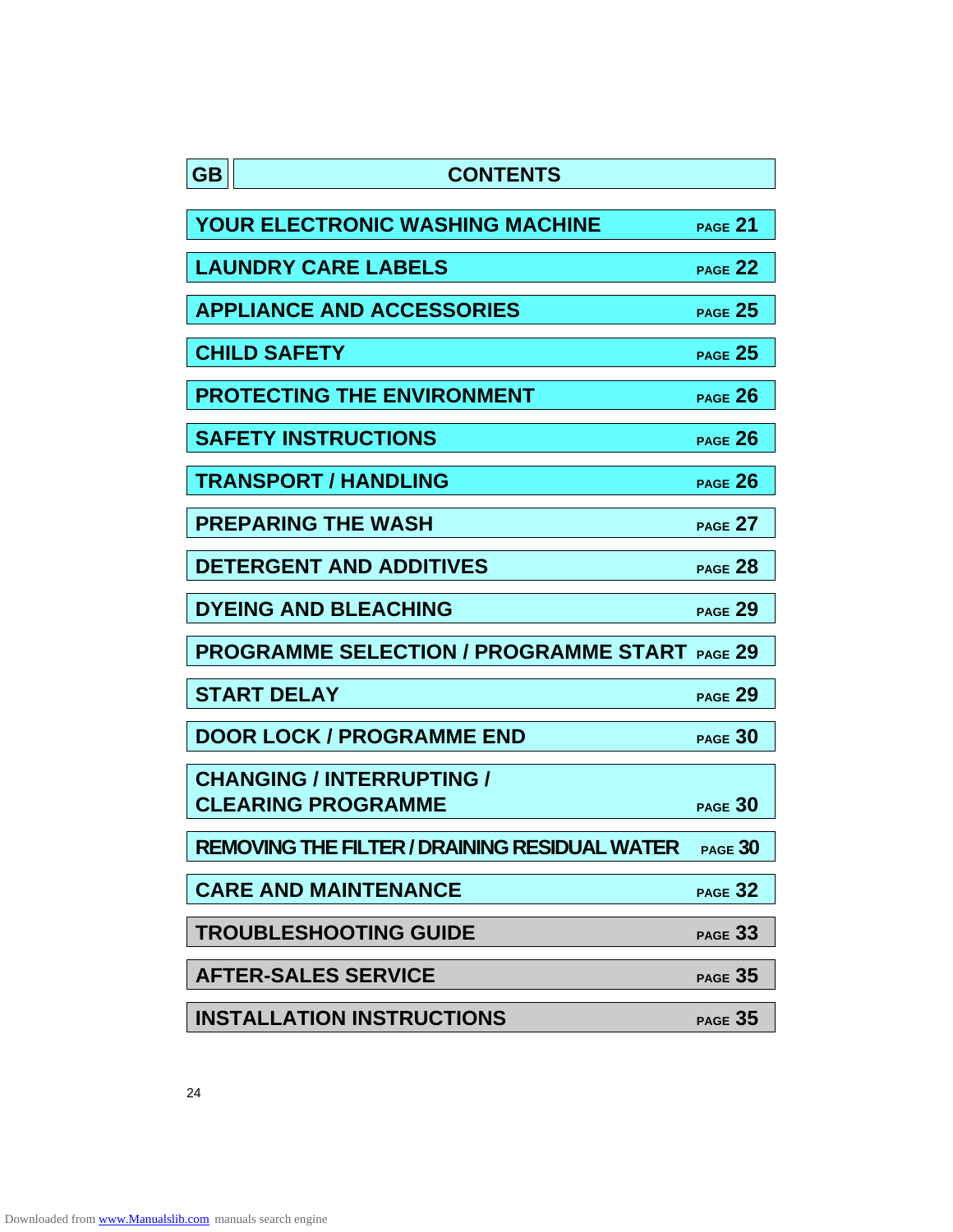# **APPLIANCE AND ACCESSORIES**



- **1.** Worktop
- **2.** Control panel
- **3.** Detergent dispenser
- **4.** After-Sales Service sticker (on the back side of the door)
- **5.** Door
- **6.** Door handle
	- **-** To open the door press the button on the inside of the handle and pull
	- **-** Close the door by pushing it firmly (the lock will click into place)
- **7.** Child safety (inside door)
- **8.** Filter (behind cover)
- **9.** Plinth
- **10.** Residual water drain (behind the plinth)

# **CHILD SAFETY**

To protect the appliance from improper use, turn the plastic screw on the interior of the door using a coin or the thick rounded plastic projection on the coloured insert from the detergent dispenser.

- **1.** Slot vertical: safety position, i.e. the door will not lock.
- **2.** Slot horizontal: normal position, i.e. the door can be locked again.

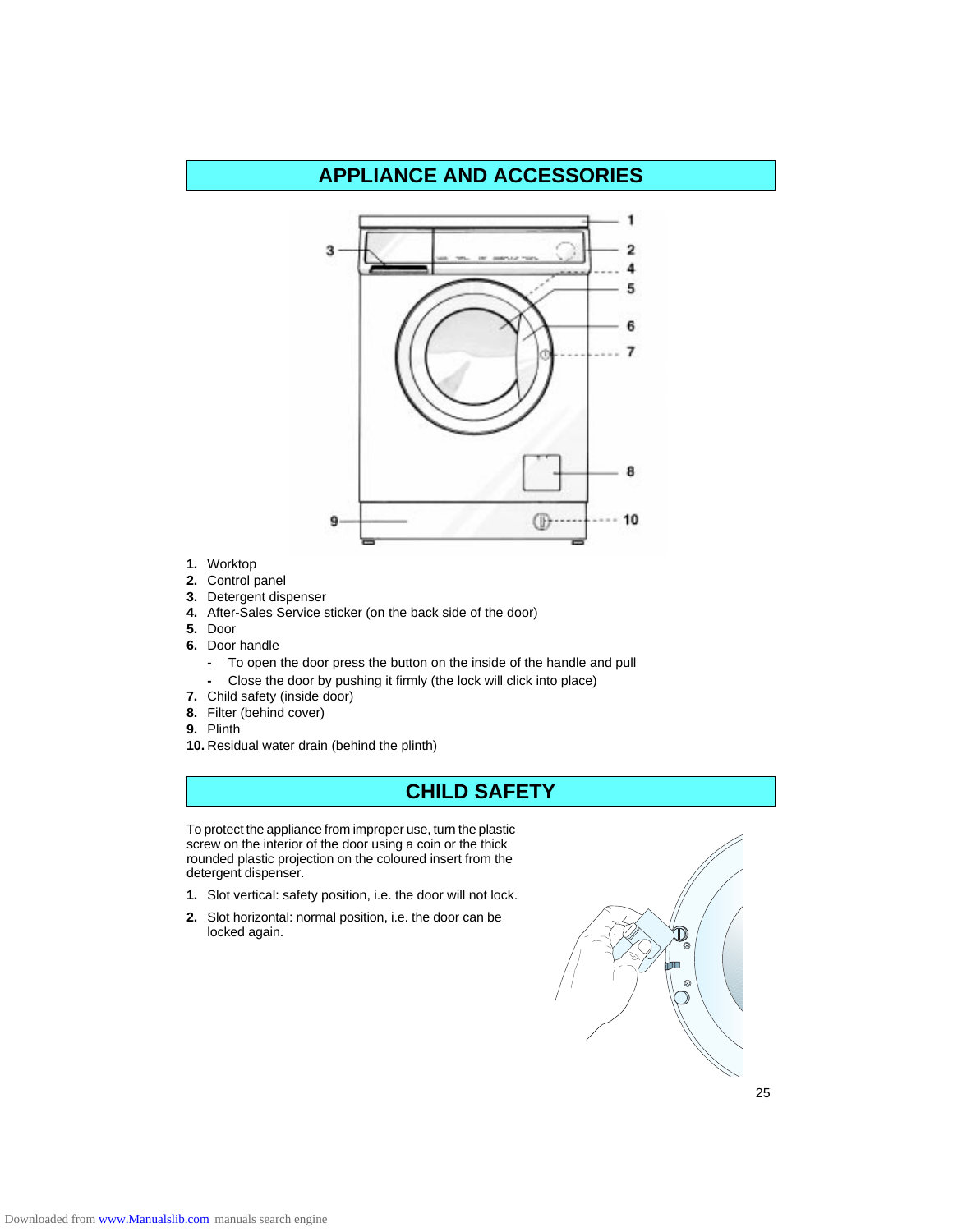# **PROTECTING THE ENVIRONMENT**

### **PACKING**

- **•** The packing material is 100% recyclable (marked with the recycling symbol  $\triangle$ ). Adhere to local regulations when disposing of packaging material.
- **•** The packaging material (plastic bags, polystyrene parts, etc.) is potentially dangerous and must be kept out of reach of children.

### **PRODUCT**

- **•** The appliance is made from recyclable materials and must be scrapped in accordance with local waste disposal regulations.
- **•** Before scrapping, cut off the power cable so the appliance cannot be connected to the mains.

### **ENVIRONMENTAL TIPS**

- **•** Do not exceed the detergent dosages indicated in the Manufacturer's instructions.
- **•** The Eco Flap a special system in the outlet will prevent detergent loss from the drum to avoid detergent loss into the environment.
- **•** Remove detergent from compartment if you intend scrapping your appliance.

### **MAXIMIZE THE LOAD SIZE**

**•** Achieve the best use of energy, water, detergent and time by using the recommended maximum load size.

### **DO YOU NEED TO PREWASH?**

**•** Use "Prewash" for heavily soiled laundry only! Save detergent, time, water and between 5 to 15% energy consumption by not selecting "Prewash" for slight to normally soiled laundry.

### **IS A HOT WASH REQUIRED?**

- **•** Pretreat stains with stain remover or soak dried in stains in water before washing to reduce the necessity of a hot wash program.
- **•** Save up to 50% energy by using a 60° C instead of a 90° C wash programme or a 40° C instead of a 60° C wash programme.

### **BEFORE USING A DRYING PROGRAMME**

**•** Save energy and time by selecting a high spin speed to reduce the water content in laundry before using a drying programme (for machines with adjustable spin speed).

# **SAFETY INSTRUCTIONS**

- **•** Use the appliance only for domestic washing and for its intended application.
- **•** Ensure the installation of electrical and water connections have been made in accordance with the Manufacturer's instructions and in observance of local safety regulations (refer to "Installation Instructions").
- **•** Before cleaning or maintaining the appliance, switch it off and unplug it.
- **•** When the appliance is not in use unplug it and turn off the tap.
- **•** Do not attempt to force the door open.
- **•** Do not allow children to play with the appliance or enter the drum. Do not rest any weight on the door.
- **•** Packing materials can be dangerous for children: keep all packing materials (plastic bags, polystyrene, etc.) well out of their reach.
- **•** The appliance conforms to European safety regulations, to Directive n. 93/68/EEC and standard 93/68/EC.

# **TRANSPORT / HANDLING**

- **1.** Unplug the appliance.
- **2.** Turn off the tap.
- **3.** Remove the water supply and drain hose.
- **4.** Eliminate all water from the hoses and from the appliance (see "Removing the Filter / Draining Residual Water").
- **5.** Fit the transit bolts (obligatory) (see "Installation Instructions").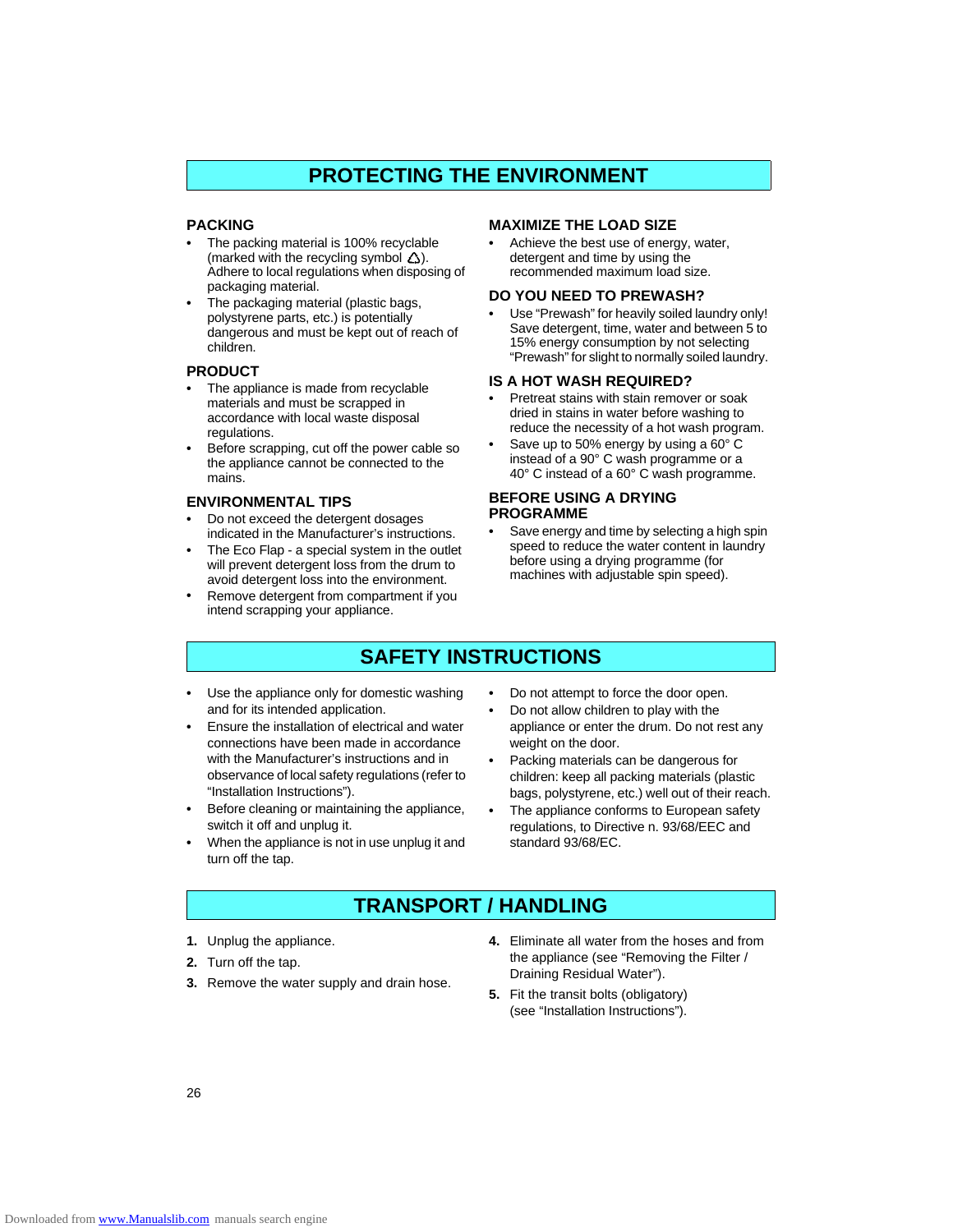# **PREPARING THE WASH**

- **1.** Sort the laundry according to…
- **Type of fabric / care label symbol** Cottons, mixed fibres, easy care/synthetics, wool, handwashed items.
- **Colour** Separate whites and coloureds. Wash new coloured items separately.

### **• Size**

Wash items of different sizes in the same load to improve washing efficiency and distribute the load more evenly inside the drum.

**• Fabric delicacy**

Wash delicate articles separately: use a special programme for Pure New Wool curtains and other delicates. Always remove curtain glides or wash curtains with the glides inside a cotton bag.

Use the special program for handwash fabrics.

Wash stockings, belts and other small items or articles with hooks (e.g. bras) in special cotton bags for washing machines or in zipped pillow cases.

**2. Empty pockets**

Coins, safety pins and similar can damage your laundry and the appliance drum and tub.

**3. Fasteners** Close zips and fasten buttons or hooks; loose belts or ribbons should be tied together.

### **STAIN REMOVAL**

- **•** Blood, milk, egg and other organic substances are generally removed by the enzyme phase of the programme.
- **•** To remove red wine, coffee, tea, grass and fruit stains etc. add a stain removing agent in detergent dispenser compartment  $\Box$ .
- **•** Particularly stubborn stains should be treated before the wash.

### **LOADING THE LAUNDRY**

- **1.** Open the door.
- **2.** Unfold the laundry and place it loosely in the drum.
- **3.** Close the door.

### **RECOMMENDED LOADS**

See separate programme chart.

**N.B.** Overloading will result in unsatisfactory washing results and creased laundry.



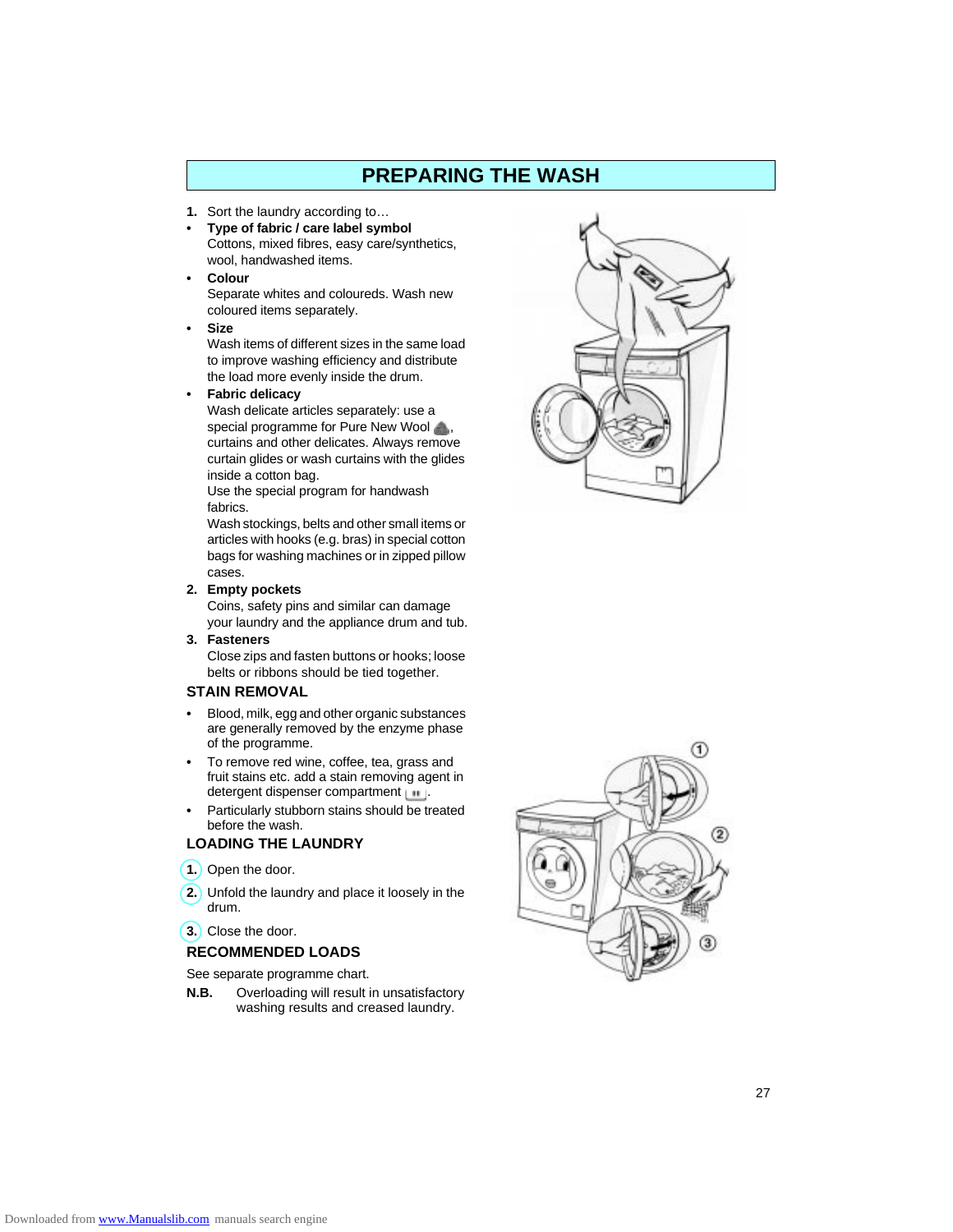# **DETERGENT AND ADDITIVES**

### **CHOOSING THE RIGHT DETERGENT**

The type of detergent depends on:

- **•** type of fabric (cottons, easy care/synthetics, delicate items, wool).
- **Note:** use only specific detergents for wool. **•** colour;
- 
- **•** washing temperature; **•** degree and type of soiling.
- 

### **Notes:**

- **•** Whitish residues on dark fabrics are caused by insoluble detergents components used in modern phosphate-free powder detergents. If you notice this problem, shake or brush the affected items or use a liquid detergent.
- **•** Keep detergents and additives in a dry place and out of reach of children.
- **•** Use only detergents and additives specifically produced for domestic washing machines.
- **•** If you use descaling agents, dyes or bleaches, make sure they are suitable for washing machine use. Descaler could contain components that can attack parts of your washing machine.
- **•** Do not use solvents (turpentine, benzine, etc.).
	- Do not machine wash fabrics that have been treated with solvents or flammable liquids.

### **DOSAGE**

Follow the instructions on the detergent pack in relation to:

- **•** the degree and type of soiling;
- **•** the size of the load;
	- **-** full load: follow the detergent Manufacturer's instructions;
	- **-** half load: 3/4 the amount used for a full load;
	- **-** minimum load (about 1 kg): half the amount used for a full load;
- **•** water hardness in your area (ask for information from your water company): soft water requires less detergent than hard water.

#### **Notes:**

- **•** Too much detergent can result in excess foam formation, which reduces washing efficiency. If the appliance detects excessive foam it may prevent spinning.
- **•** The laundry will become grey if you use too little detergent. Too little detergent will also lead to increased scale deposits on the heating element and drum.

over 26

over 37

| <b>Water hardness</b><br>area | <b>Characteristics</b> | <b>German scale</b><br>°dH | <b>French scale</b><br>°fH | <b>Clarke scale</b><br>°eH |  |  |
|-------------------------------|------------------------|----------------------------|----------------------------|----------------------------|--|--|
|                               | soft                   | $0 - 7$                    | $0 - 12$                   | $0 - 9$                    |  |  |
|                               | average                | 7-14                       | $12 - 25$                  | $9 - 17$                   |  |  |
|                               | hard                   | 14-21                      | 25-37                      | $17 - 26$                  |  |  |

Adjust the water hardness level pointer in the detergent dispenser in accordance with the hardness of the water in your area. Move the pointer sideways to the required position.

> LH<sub>1</sub>  $\mathbf{H}$

over 21

### **FILLING THE DETERGENT AND ADDITIVES**

**1.** Pull out the detergent dispenser completely, until the limit.

very hard

**2.** Add the detergent:

**WATER HARDNESS**

4

- **Programme with pre and main wash**
- **•** Main wash programme without prewash L. H. When using liquid detergent, remove the coloured insert and fit it in compartment  $\Box$ The graduate scale on the insert makes dosing easier.
- **•** Fabric softeners (no more "MAX" mark) լ⊛յ
- **•** Stain remover agents
- **•** Water softeners (water hardness 4)
- **•** Starch (dissolved in water) ம
- **3.** Close the detergent dispenser completely.

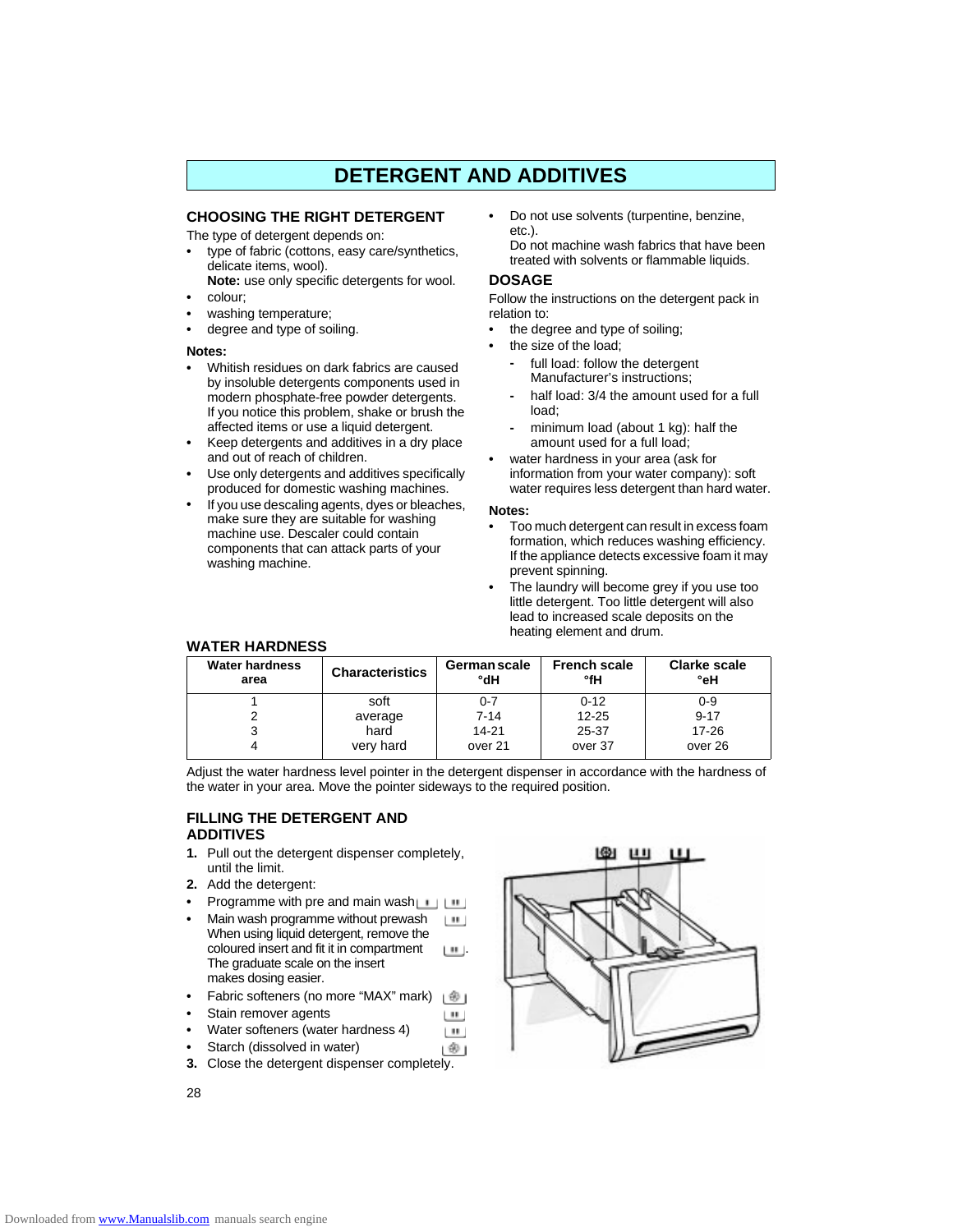# **DETERGENT AND ADDITIVES**

#### **Notes:**

- **•** You can use liquid detergent in the "Prewash" phase for programmes with this option. In this case use only powder detergents for the main wash.
- **•** If the "Start Delay" option is used, put liquid detergent into the drum with a detergent ball.
- **•** When using concentrated fabric softeners, add water in the detergent dispenser up to "MAX" level mark.
- **•** To prevent dispensing problems when using highly concentrated powder and liquid detergents, use the special detergent ball supplied with the detergent and place it inside the drum.

# **DYEING AND BLEACHING**

**Dyeing:** Usual products consist of dye colour, fixing agent and salt. Pour the dye colour, the fixing agent and then the salt directly into the empty drum. Fill in the laundry only afterwards.

- **•** Use exclusively dyes and bleaches recommended for washing machines.
- **•** Follow the Manufacturer's instructions.
- **•** Plastic and rubber parts of the machine may be stained by dyes or bleaches.

# **PROGRAMME SELECTION / PROGRAMME START**

#### **See also separate programme overview.**

- **1.** Set **Programme Selector** to the desired programme. The indicator above the **"Start/ Pause"** button flashes and the programme duration is shown on the display (if available).
- **2.** Select additional options, if desired, pressing the corresponding button.
	- The indicator for the option is lit up.
- **N.B.**An audible tone is sounded if the combination of programme and additional option does not make sense. Unsuitable combinations of additional options are deselected automatically.
- **•** By a **further pressing** of the button the additional option can be turned off again.
- **•** The **Final Spin Speed** is related to the selected programme and is shown by means of the indicator lamp.
- **•** The **Final Spin Speed** can be altered by pressing the "Spin" button.
- **•** In some programmes the maximum final spin speed is limited to go easy on your laundry items. Selection of a higher spin speed is not possible.
- **•** If **"0"** is selected, the laundry is not spun following the final rinse cycle. The water is simply pumped out. Intermediate spinning is carried out at reduced speed.
- **3.** Press the **"Start/Pause"** button to start the program**.**

### **START DELAY**

### (If available)

- **1.** Select the program and temperature, any additional options and the spin speed.
- **2.** Press the "**Start Delay**" button. The associated lamp comes on and the indicator above the **"Start/Pause"** button flashes. Either keep the start delay button pressed or else press it repeatedly until the desired number of hours is reached. If the maximum number of hours is reached for the delayed start, further pressing of the button starts the counter at zero again.
- **3.** Press the **"Start/Pause"** button in order to start the program.
- **•** The start delay hours can be corrected even after the **"Start/Pause"** button has been pressed. Again here either keep the **"Start Delay"** button pressed or else press it repeatedly until the desired number of hours is reached. Once the display has counted down to "**00**" the selected programme is started.
- **•** Cancelling the start delay: If, in fact, no start delay was actually desired turn the programme selector switch and then set it to the desired position. The remaining time of the selected programme is displayed and the indicator above the **"Start/Pause"** button flashes. The programme can now be started immediately by pressing this button.
- **•** If the programme is changed after the start delay, the start delay option is cleared and the remaining time is displayed. The indicator above the **"Start/Pause"** button flashes. The programme is not started.

**Note:** With liquid detergent, a dosing aid placed directly in the drum should be used if a start delay has been selected.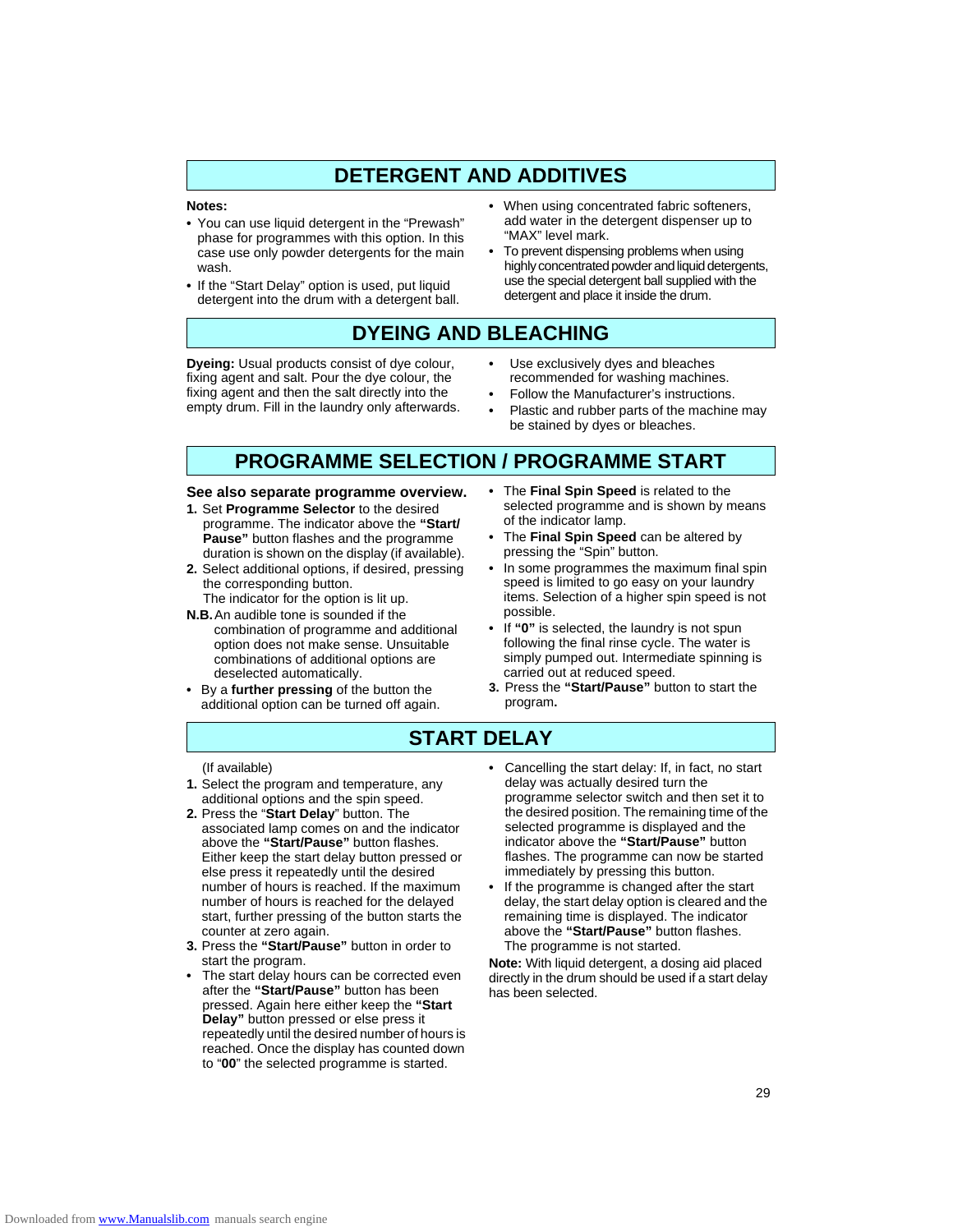# **DOOR LOCK / PROGRAMME END**

### **DOOR LOCK**

The door locks automatically after the programme starts until the end of the programme.

The "Door free" indicator goes out.

**Exception**: In the programmes Cotton and Synthetics and during the prewash for these programmes, the door can be opened in order to add further items during the first 15 minutes after the start of the programme. This is not possible if "Rapid Wash" is selected.

If the programme selector is moved to the " $\bigcirc$ " position or if the electricity supply is interrupted, then after approximately two minutes the door is released.

### **PROGRAMME END**

The programme end is indicated by:

- **•** The "Door Free" indicator coming on and the remaining time indicator (if available) showing "0:00",
- **•** An audible tone is sounded three times,
- **•** The programme sequence indicators are all off.

# **CHANGING / INTERRUPTING / CLEARING PROGRAMME**

### **CHANGING PROGRAMME OR OPTIONS**

- **1.** Set programme selector knob to new programme. Reselect additional options and spin speed if appropriate. The indicator light above the **"Start/Pause"** button will blink.
- **Note:** The options "Start delay" and "Prewash" cannot be reselected when the programme is changed.
- **2.** Press the **"Start/Pause"** button. The new programme will continue in the same programme section during which the current programme was interrupted.
- **Note:** Do not add more detergent for this programme.

### **PROGRAMME INTERRUPTION / PAUSE**

To interrupt the running programme for a certain period and continue it at a later time:

- **1.** Press the **"Start/Pause"** button. The indicator flashes.
- **2.** Following the desired pause press the **"Start/Pause"** button once again.

### **CANCELLING THE PROGRAMME**

If the current programme is to be terminated prematurely and cancelled, the water must be pumped out first before the door can be opened:

- **1.** Set the programme selector to programme setting **"Drain"**. The indicator above the **"Start/Pause"** button flashes. The spin indicator shows "0" and the remaining time indicator (if available) shows "0:02" minutes.
- **2.** Press the **"Start/Pause"** button in order to start the **"Drain"** programme.

### **REMOVING THE FILTER / DRAINING RESIDUAL WATER**

### **WHEN SHOULD I REMOVE THE FILTER?**

Check the filter two or three times a year and clean it if necessary.

- **•** Check the filter if the appliance is not draining properly or if it fails to perform spin cycles.
- **•** Remove the filter if the pump is blocked by an object (buttons, coins, safety pins, etc.).

**IMPORTANT:Make sure the water has had time to cool before draining the appliance.**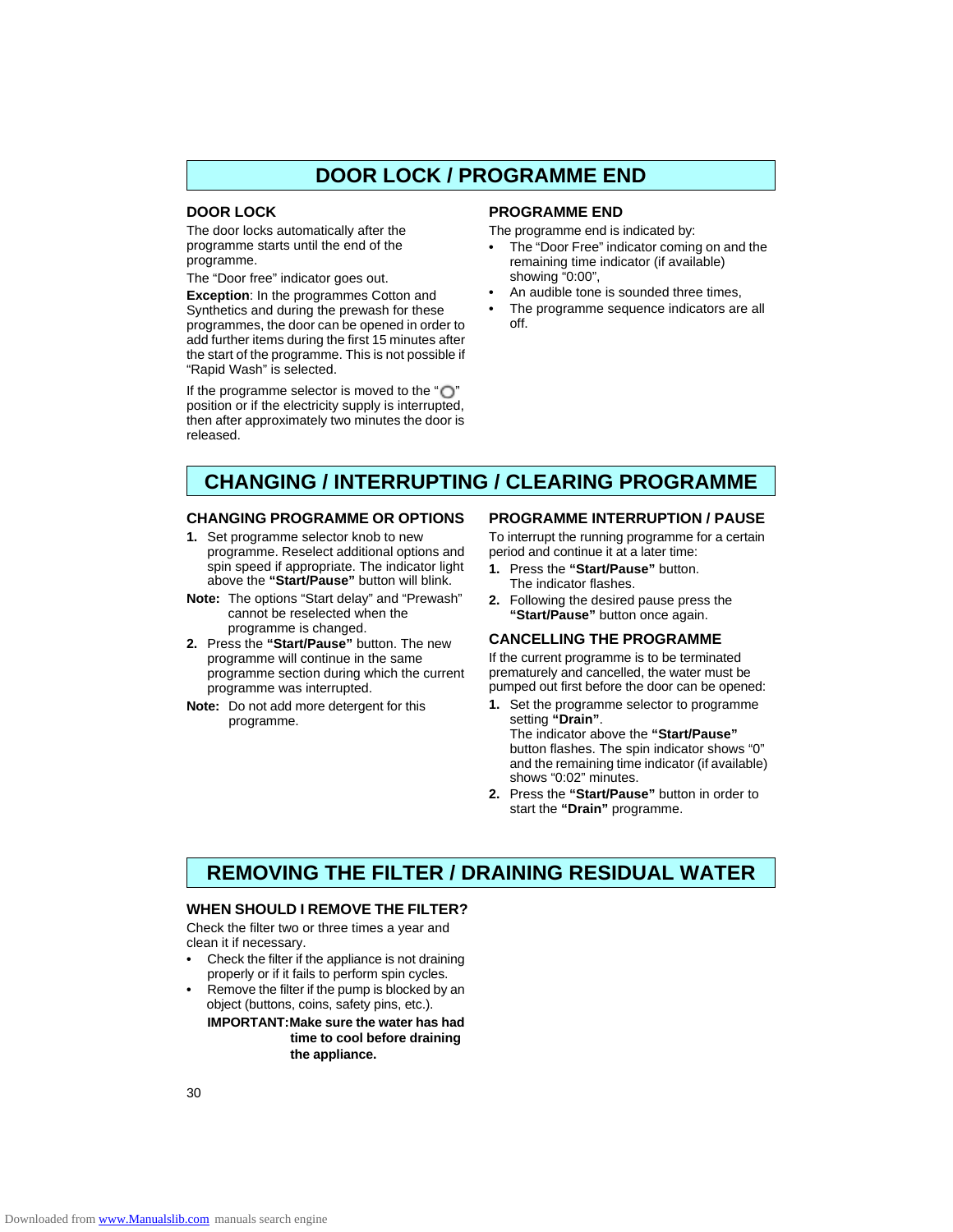# **REMOVING THE FILTER / DRAINING RESIDUAL WATER**

### **REMOVING THE FILTER**

- **1.** Switch off the appliance (set the programme selector to  $\bigcirc$  and unplug it).
- **2.** Remove the coloured insert from the detergent dispenser and use it to open the filter cover.
- **3.** Place a bowl beneath the filter.
- **4.** Turn the filter slowly anti-clockwise until the grip is vertical; do not extract filter as yet.
- **5.** Wait until all the water has drained out.
- **6.** Now unscrew the filter completely and extract it.
- **7.** Remove any foreign material from the filter.
- **8.** Make sure the pump impeller is not obstructed.
- **9.** Insert the filter and screw it fully down in a clockwise direction (until the grip is horizontal).
- **10.** Close the cover.
- **11.** Pour 0.5 l of water into the detergent dispenser to reactivate the "Eco System".
- **12.** Connect the appliance to the electrical outlet.
- **13.** Select a programme and start it.

### **WHEN SHOULD I DRAIN RESIDUAL WATER?**

- **•** Before transporting (moving) the machine.
- **•** If the appliance is installed in a room subject to sub-zero temperatures. It is best in this case to drain the machine after every wash.

### **DRAINING RESIDUAL WATER**

The residual water drain hose is accommodated behind the appliance plinth.

### **Before draining residual water unplug the machine.**

- **1.** Remove carefully the plinth using the thin rounded projection of the coloured insert from the detergent drawer.
- **2.** Grip the cap and pull it out. Remove the cap from the end of the tube.
- **3.** Allow all the water to flow into a flat bowl, then refit the cap and stow the drain tube back in its compartment.
- **4.** Before using the machine again, pour about 1 litre of water into the detergent dispenser to reactivate the "Eco System".



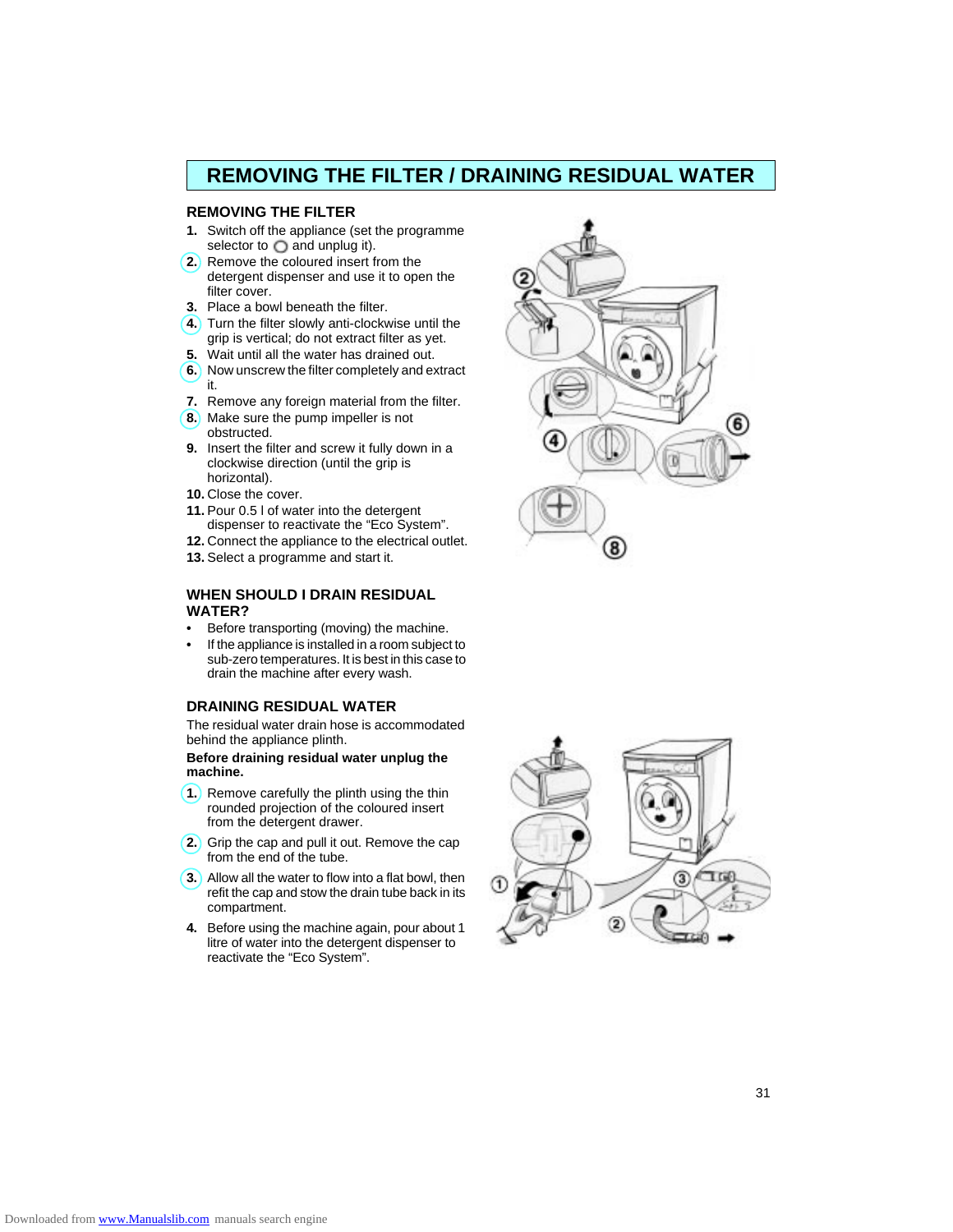### **CARE AND MAINTENANCE**

### **APPLIANCE EXTERIOR AND CONTROL PANEL**

- **•** Clean using normal household cleaner (do not use abrasive products).
- **•** Dry with a soft cloth.

### **DETERGENT DISPENSER**

- **1.** Disengage the detergent dispenser by pressing the release lever in the prewash compartment and extract it.
- **2.** Remove the inserts (the siphon from the softener compartment and the insert for liquid detergents).
- **3.** Wash all the parts under running water.
- **4.** Replace the parts and refit the detergent dispenser. Push the siphon firmly into place.

### **DOOR SEAL**

- **•** Clean with a damp cloth when necessary. **•** Periodically check the fold of the seal for
- foreign objects.

### **WATER HOSE MESH FILTERS**

**•** Check and clean periodically.

### **For machines with a straight water supply hose (see figure)**

- **1.** Turn off the tap.
- **2.** Unscrew the hose from the tap.
- **3.** Clean the internal strainer.
- **4.** Screw the supply hose back onto the tap.
- **5.** Unscrew the hose from the machine.
- **6.** Remove the filter from the washing machine with pliers and clean it.
- **7.** Replace the filter and screw the hose connection back on to the machine.
- **8.** Turn on the tap and **ensure that the connection is completely water-tight.**

### **For machines with Water stop hose (see figure)**

- **1.** Turn off the tap.
- **2.** Unscrew the hose from the tap.
- **3.** Clean the strainer.
- **4.** Screw the water stop hose back onto the tap.
- **5.** Turn on the tap and **ensure that the connection is completely water-tight.**

### **FILTER**

Check and clean the filter two or three times a year (see "Removing the Filter / Draining Residual Water").





Straight hose Water Stop hose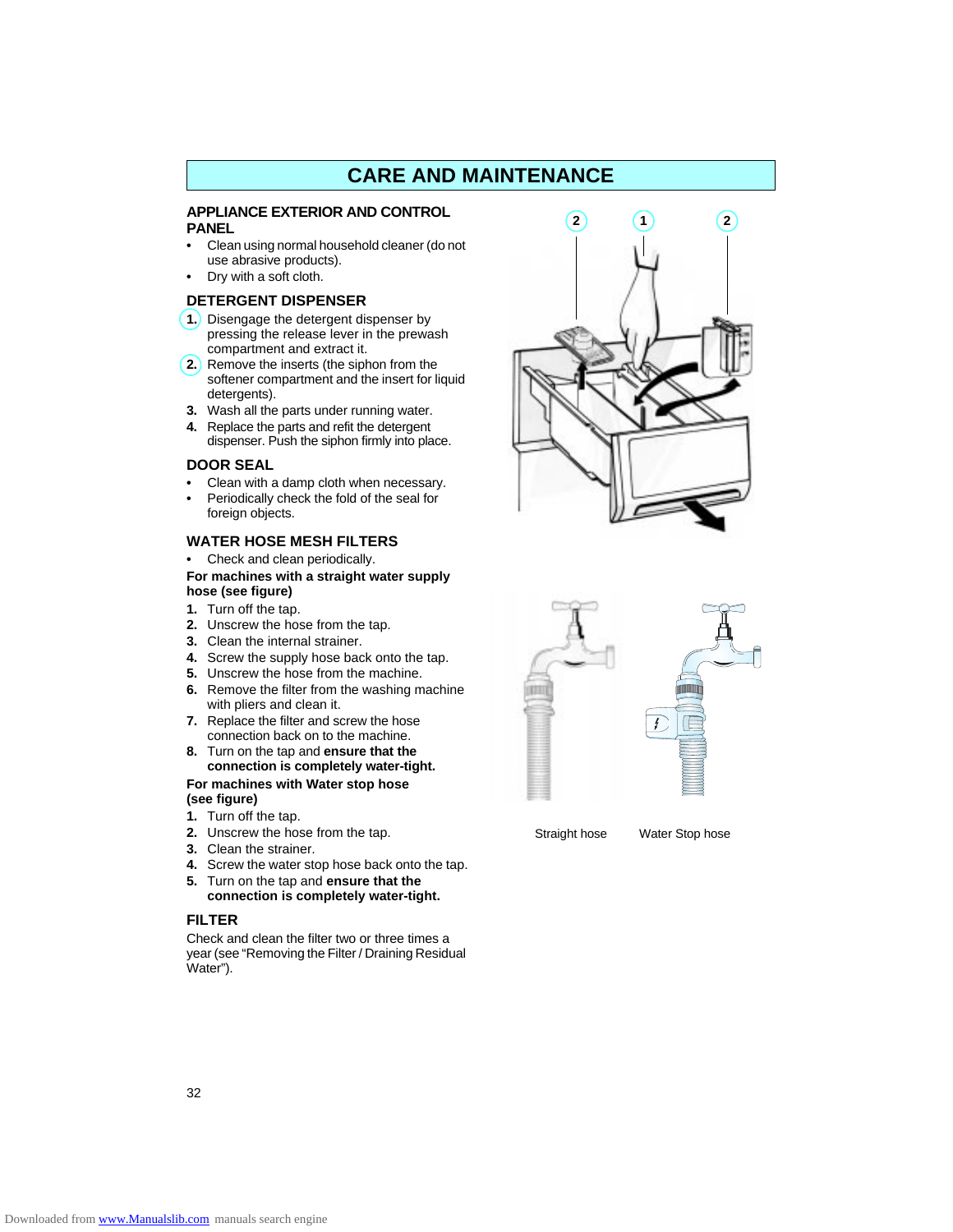# **TROUBLESHOOTING GUIDE**

This washing machine is equipped with automatic safety functions which detect and diagnose faults at an early stage and react appropriately.

Often, however, the faults detected are small enough to be solved in a matter of minutes. For example:

### **The appliance will not start, no lamp lights up.**

Check whether:

- **•** the appliance is plugged in;
- **•** the wall socket is functioning correctly (use a table lamp or similar).

### **The appliance will not start, but the "Start/Pause" lamp is flashing.**

Check whether:

- **•** the appliance door is properly closed (child safety);
- **•** a programme has been selected and the programme is started;
- **•** the water tap is open.

### **The appliance stops during the programme.**

Check whether:

- **•** the **"Rinse Hold"** lamp is flashing, terminate this option by pressing the button again;
- **•** another programme has been selected. Reselect the desired programme and press the **"Start/Pause"** button;
- **"Start/Pause"** lamp is flashing. Press **"Start/ Pause"** button;
- **•** the door was opened and the **"Start/Pause"** lamp is flashing. Press it again;
- Safety system of the appliance was activated. See fault description table.

### **Detergent and additive product residues in dispenser at end of wash.**

Check whether:

- **•** the siphon is correctly installed and clean (see "Care and Maintenance");
- **•** enough water is being supplied. The mesh filters could be clogged (see "Care and Maintenance" / "Water Hose Mesh Filters").

### **The appliance vibrates during the spin cycle.**

Check whether:

- **•** the appliance is level and solidly installed on all four feet (see "Installation Instructions");
- **•** the transit bolts have been removed. The transit bolts must be removed before the appliance can be used (see "Installation Instructions").

### **Final spin results are poor:**

The appliance has an imbalance detection and correction system. If individual heavy articles are loaded (bathmat, bathrobe, etc.) this system may reduce the spin speed automatically to protect the appliance or even interrupt the spin cycle altogether, if the imbalance is too great even after several spin starts.

- **•** if the laundry is still too wet at the end of the cycle, add smaller articles of laundry to balance the load and repeat the spin cycle.
- **•** excessive foam formation may prevent spinning. Ensure correct amount of detergent is used.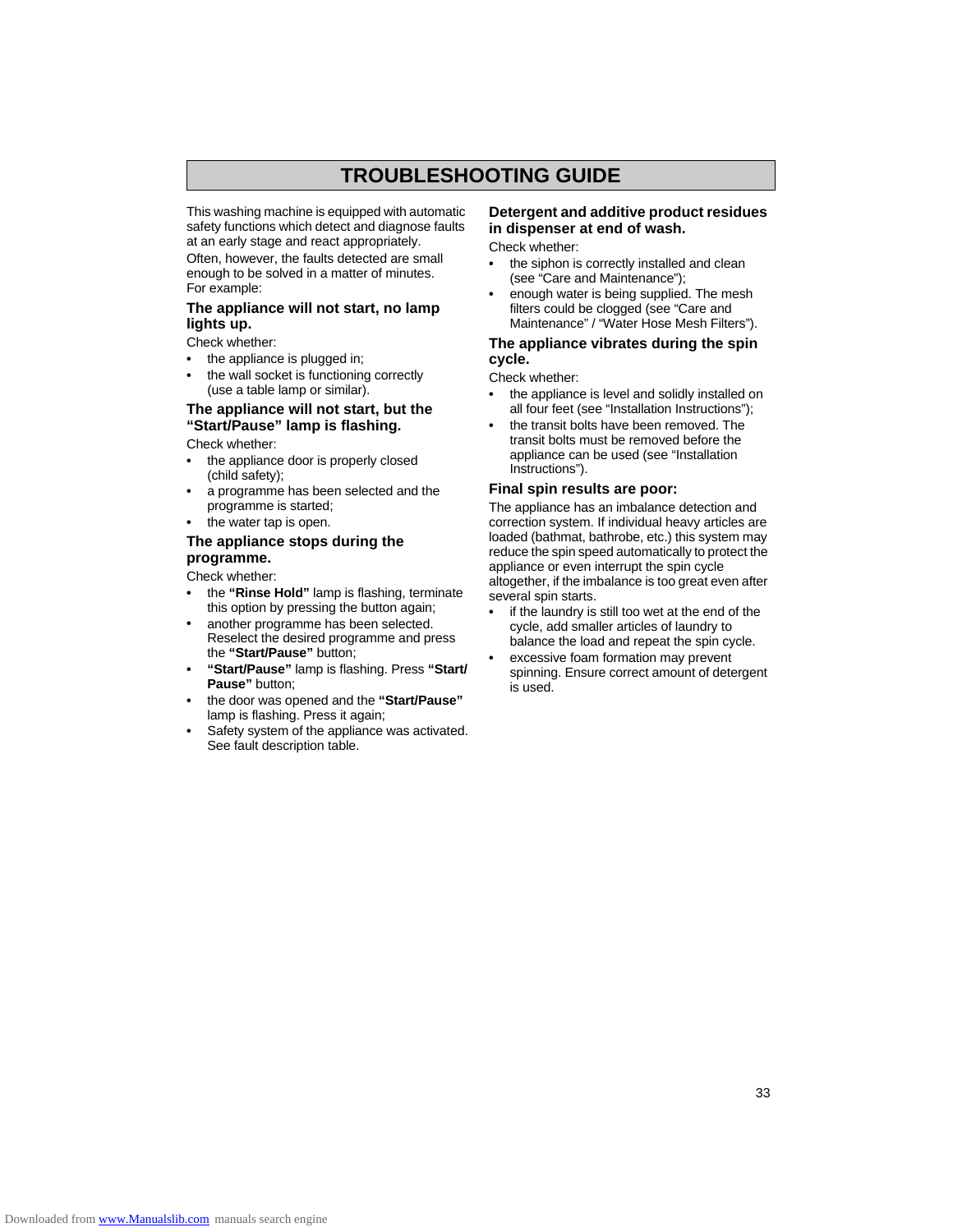# **TROUBLESHOOTING GUIDE**

### **What should I do when the automatic safety system detects a malfunction?**

The programme is interrupted, an audible tone sound and various indicators (if available) point to the source of the fault.

### **Fault description table**

| Small lamp lights up | Digital display | <b>Audible tone</b> | <b>Fault description</b>      |
|----------------------|-----------------|---------------------|-------------------------------|
| "Water tap"          | "H" and "F"     | 30 sec              | "Water inlet fault"           |
| $\blacksquare$       | "P" and "F"     | 30 sec              | "Draining fault"              |
| $\blacksquare$       | "F4" to "F16"   | 30 sec              | "Electrical components fault" |
| "Water Stop"         | "A" and "F"     | 30 sec              | "Water Stop fault"            |

**a. Water inlet fault (no or insufficient water supply)** The "Water tap" indicator is on or the display alternately shows "H" and "F" and an audible tone sounds. Switch off the appliance by turning the programme selector to the  $\bigcirc$ position and unplug it.

- Check whether: **•** the water tap is completely open, and the water supply pressure is sufficient;
- **•** the water inlet hose is kinked;
- **•** the mesh filters are clogged (see "Care and Maintenance" / "Water Hose Mesh Filters");
- **•** the water inlet hose is frozen;
- **•** the appliance has a safety hose and the safety valve has opened (red indicator in the safety valve inspection window); In this case replace with a new safety hose.

Connect the appliance to the electrical outlet. Reselect the desired programme and press the **"Start/Pause"** button again to continue with the programme (do not add detergent for this programme)

### **b. Draining out fault**

The display alternately shows "P" and "F" and an audible tone sounds. Switch off the appliance by turning the programme selector to the  $\bigcirc$  position and unplug it. Check whether:

- **•** the drain hose is kinked (see "Installation instructions");
- **•** the pump / filter are blocked (see "Removing the Filter / Draining Residual Water"). **IMPORTANT**: before draining, allow the wash water to cool down.
- **•** the drain hose is frozen.

Connect the appliance to the electrical outlet. Reselect the desired programme and press the **"Start/Pause"** button again to continue with the programme (do not add detergent for this programme).

If the fault re-occurs, contact After-Sales Service (see "After-Sales Service").

**c. Electrical module fault** The **"Spin Speed"** indicator and the **"Start Delay"** option are flashing and an audible tone sounds. The display shows "F4" to "F16".

- **•** Switch off the appliance. Select a programme and press the **"Start/Pause"** button once again. The programme will continue.
- **•** If the fault re-occurs, contact After Sales Service (See "After-Sales Service").
- **d. Water Stop fault**

An audible tone sounds. The light of the Water Stop indication is on. The display alternately shows "A" and "F". Switch off the appliance by turning the programme selector to the  $\bigcirc$  position, unplug the appliance and make sure that the water tap is closed.

### **The "Water Stop" may have been triggered by:**

1. too much foam.

2. a leak in the inlet hose or in the appliance. Tilt the appliance forwards carefully to allow the collected water to flow out. Then:

- 
- 1. connect the appliance to the electrical outlet,
- 2. open water supply to machine (if **"Start/Pause"** button is not pressed, but machine begins to fill, close water supply and call After-Sales Service),
- 3. reselect the desired programme and press the **"Start/Pause"** button (there is no need to add additional detergent). The programme will continue.

If the faults occurs again, call After-Sales Service with details about the fault (see "After-Sales Service").

### **Fault "Water Stop" when the programme**  selector is on the  $\bigcirc$  position.

The appliance identifies a water leakage even when the power is off.

An audible tone sounds. The display alternately shows "A" and "F".

**•** The water leakage can be caused by a leak in the inlet hose or in the appliance. Unplug the appliance and make sure that the water tap is closed, lean the appliance over onto its front side to allow the collected water to flow out.

Call After-Sales Service with details about the fault (see "After-Sales Service").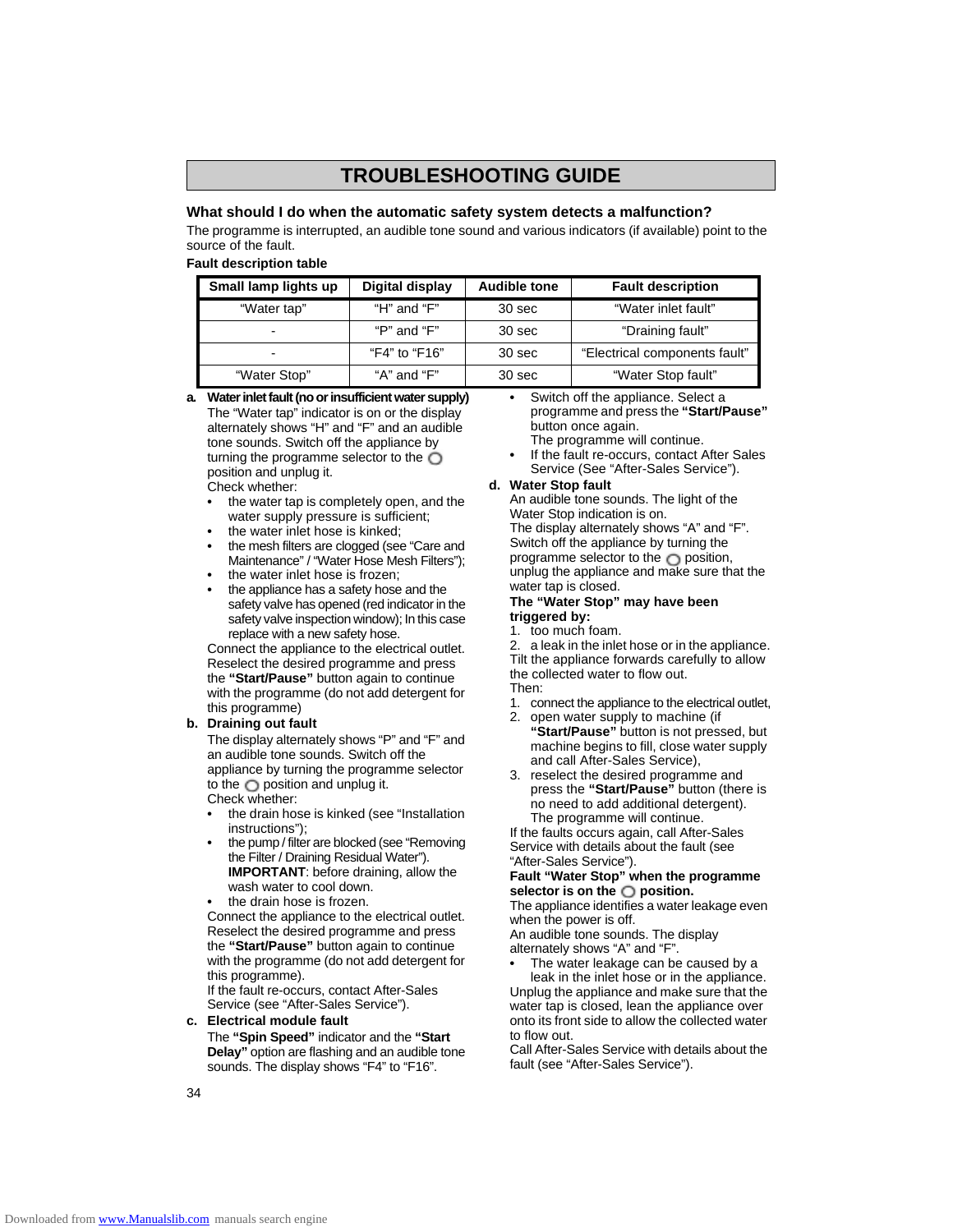# **AFTER-SALES SERVICE**

### **Before contacting After-Sales Service:**

- **1.** Try to remedy the problem yourself (see "Troubleshooting Guide").
- **2.** Restart the programme to check whether the problem has solved itself.
- **3.** If the machine continues to function incorrectly, call After-Sales Service.

### **Specify:**

- **•** The nature of the problem.
- **•** The exact model of the appliance.
- **•** The service code (number after the word SERVICE).

# SERVICE 0000 000 00000



**inside of the door.**

- **•** Your full address.
- **•** Your telephone number and area code. After-Sales Service phone numbers and addresses are given on the guarantee card. Alternatively, consult the dealer where you purchased the appliance.

### **INSTALLATION INSTRUCTIONS**

### **TRANSIT BOLTS**

The appliance is fitted with transit bolts to prevent internal damage during transport.

### **Before using the machine you must remove the transit bolts (Fig. 1).**

- **1.** Slacken the four bolts with the spanner supplied **(Fig. 2)**.
- **2.** Unscrew the bolts by hand.
- **3.** Holding the bolt head, pull each bolt through the wide part of the holes.
- **4.** Close the holes with the plastic covers supplied; insert the covers in the wide part of the hole and slide them toward the narrow part until they click into place **(Fig. 3)**.
- **5.** Keep the transit bolts for future use.

### **Important**

Whenever the appliance is transported, the transit bolts must be refitted.

Pry up the plastic covers with a screwdriver, slide them in the opposite direction to the arrow and remove. Insert the transit bolts, performing the steps for removal in reverse order.



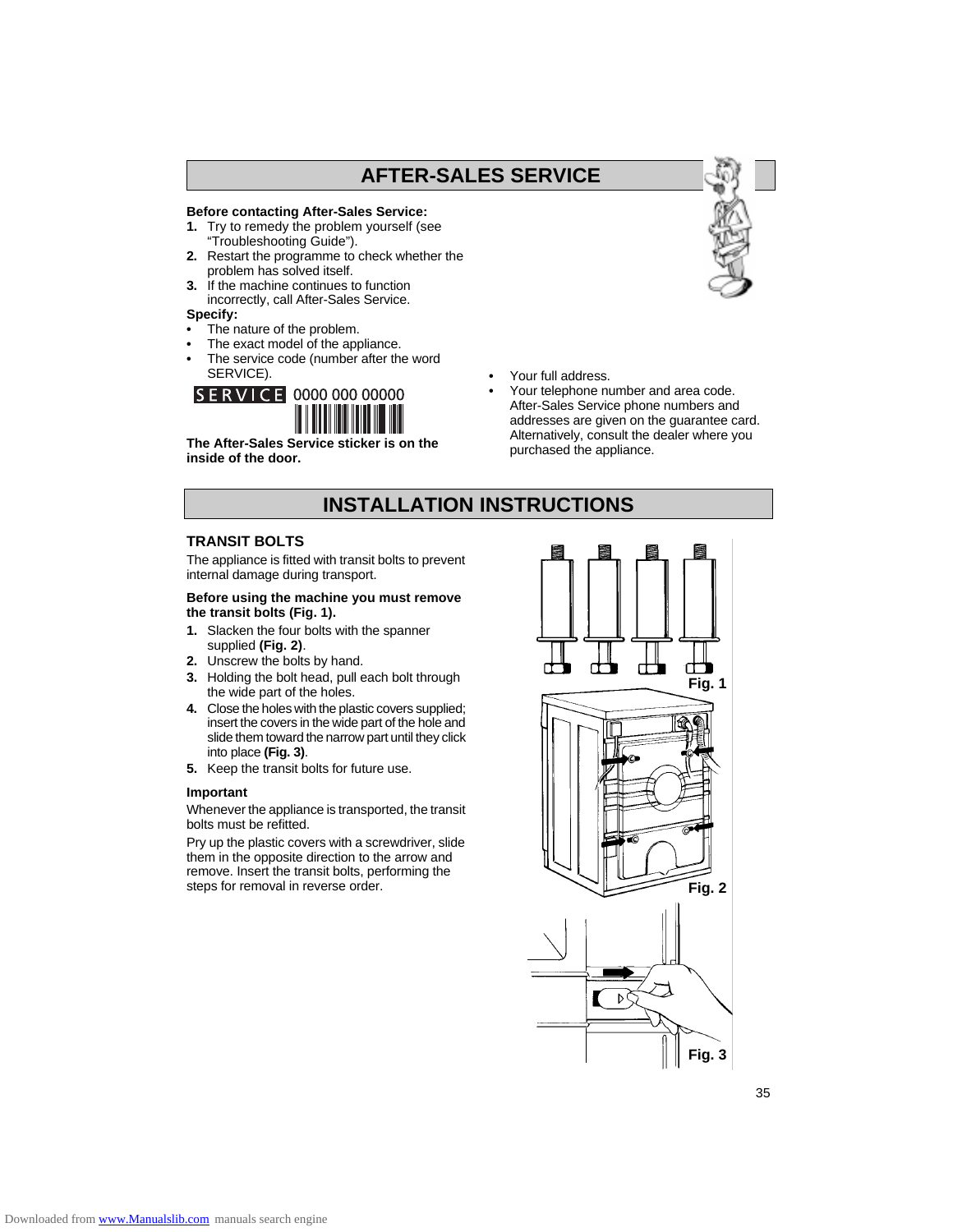# **INSTALLATION INSTRUCTIONS**

### **INSTALLATION**

- **•** Install the appliance on a solid and level floor surface, preferably in a corner of the room.
- **•** Make sure that all four feet are stable and resting on the floor and then check that the appliance is perfectly level (use a spirit level).
- **•** If the floor is uneven, adjust the levelling feet as required (do not insert pieces of wood etc. under the feet):
- **1.** Slacken the locknut using the spanner supplied.
- **2.** Adjust the height of the foot, turning it by hand.
- **3.** Tighten the locknut by turning it anti-clockwise towards the appliance casing.
- **•** If the appliance is to be installed on a wooden floor, distribute the weight by placing it on a 60 x 60 cm sheet of plywood at least 3 cm in thickness. Secure the plywood sheet to the floor.

### **WORKTOP / COVER PANEL**

**The appliance must only be installed beneath a continuous fitted kitchen worktop.**

**If the appliance will be built under it is mandatory to use the cover panel UBS. This can be obtained from specialist shops or from After-Sales Service.**

- **•** Unplug the appliance.
- **1.** Unscrew the worktop fixing screws from the rear of the appliance.
- **2.** Slide the worktop fully backward and lift it upwards to remove. Install the cover panel following the relative instructions.
- **3.** Refit the fixing screws and tighten them.

### **BUILD-UNDER OPENING DIMENSIONS**

| Width  | 600 mm |
|--------|--------|
| Height | 825 mm |
| Depth  | 600 mm |

### **WARNING:**

Only plug the appliance into the mains power socket after you have fitted the cover panel or the appliance worktop.



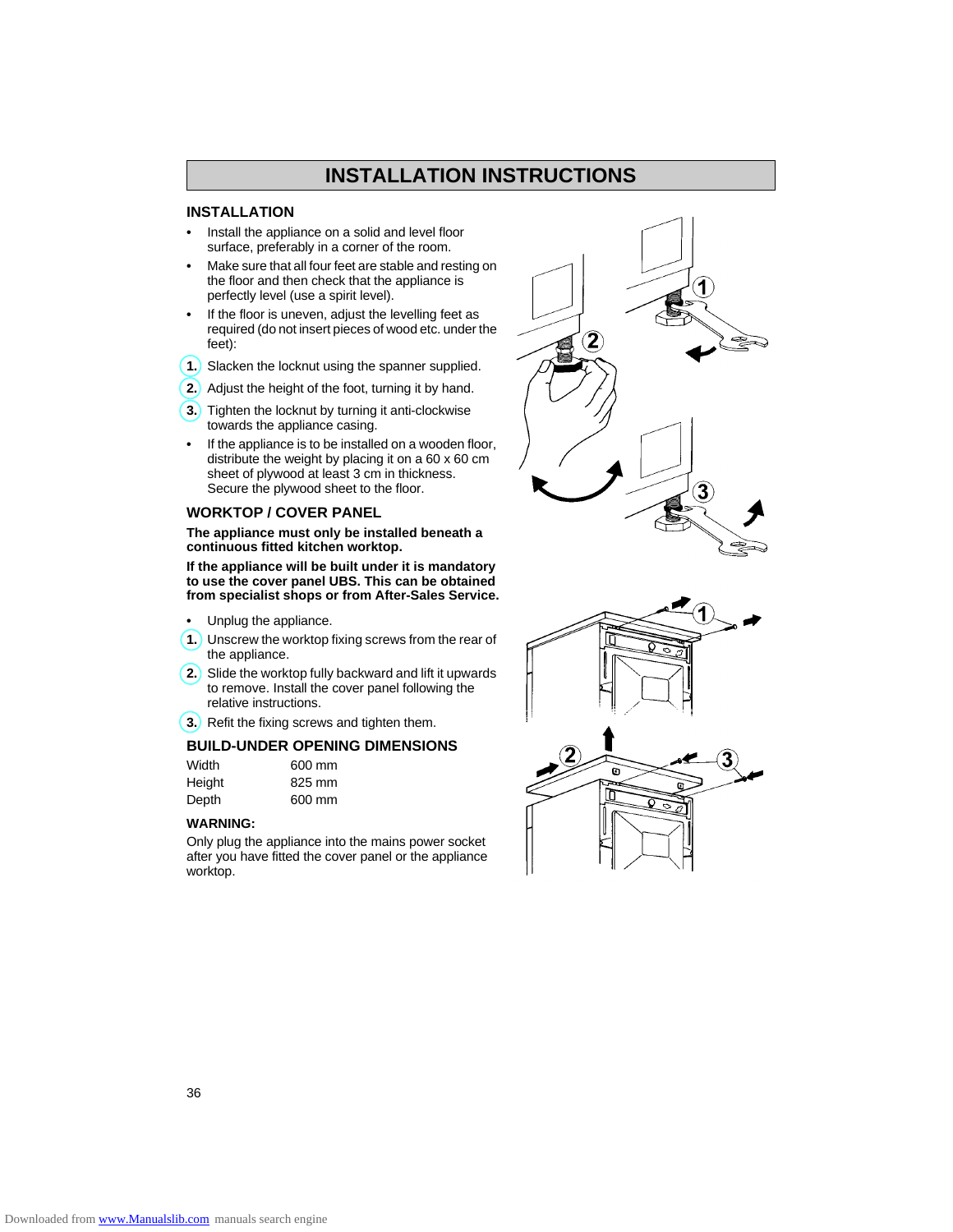### **INSTALLATION INSTRUCTIONS**

### **WATER SUPPLY**

- **•** Water supply: cold water only
- **•** Tap: 3/4" threaded hose connection
- **•** Pressure: 100-1000 kPa (1-10 bar).

### **WATER INLET HOSE**

- **1.** Carefully screw the hose connection onto the tap preferably by hand. Make sure there are no kinks in the hose.
- **2.** Check water-tightness of tap and appliance connections by turning the tap completely on.
- **•** If the hose is too short, replace it with a suitable length of pressure resistant hose (1000 kPa min, EN 50084 approved type).
- **•** Periodically check the hose for brittleness and cracks and replace if necessary.
- **•** The appliance can be connected without an antibackpressure valve.
- **•** Install the appliance in accordance with regulations of your local water company.

#### **WATER STOP (depends on model)**

- **•** Screw the threaded connector with the filter inserted onto the tap. Open the water tap fully and check the water-tightness of the connection point.
- **•** The appliance must not be connected to the mixing tap of a non-pressurized water heater.
- **•** The inlet hose and the plastic enclosure at the tap connection contain electrical components.<br>**N.B.** Do not cut the hose and do not im
- **N.B. Do not cut the hose and do not immerse the plastic enclosure in water.**
- **•** If the flexible hose is damaged, unplug the appliance from the mains immediately.
- **•** If the hose is too short, replace it with a 3 m Water Stop hose (available from After-Sales Service or from your dealer). This operation must be carried out exclusively by a licensed electrician.

### **DRAINING**

**•** Connecting the water drain hose.

Connect the drain hose to the siphon or hook it over the edge of a sink by means of the "U" bend (see figure).

The drain hose should not be hooked onto small washbasins.

Max. drain height: 1.25 m

If you need to add an extension, use a flexible hose of the same type and secure the union with screw-on hose clips.

Max. drain hose length: 2.50 m

### **Important:**

Make sure there are no kinks in the hose. Secure the hose so that it cannot fall down while the appliance is running.



Straight hose Water Stop hose